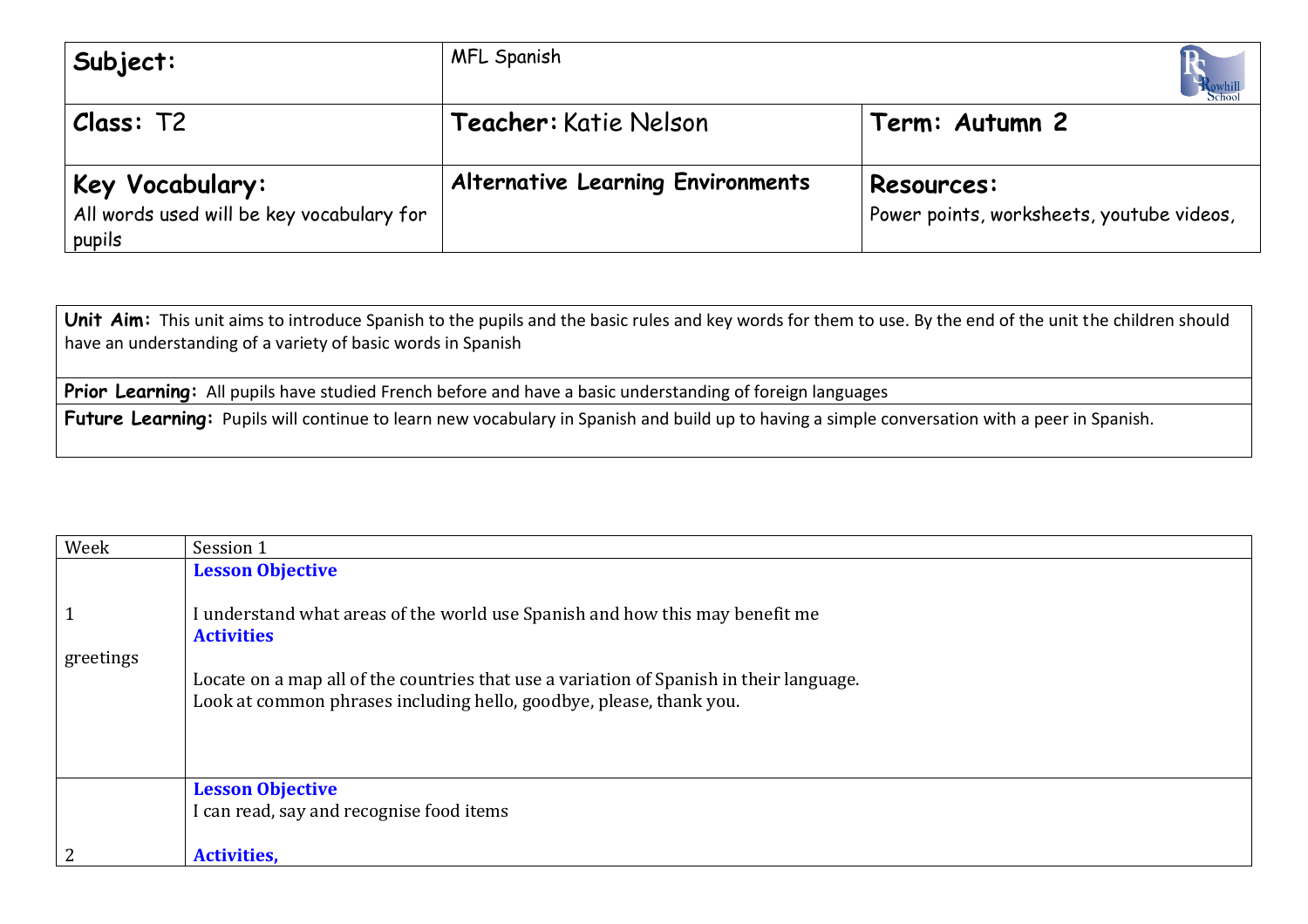| Food                | Recap last session - Ensure good understanding,                                                                          |
|---------------------|--------------------------------------------------------------------------------------------------------------------------|
|                     | Go through food item flash cards                                                                                         |
|                     | Use paper plates to create a meal by cutting and sticking food items onto a plate then make a menu in Spanish            |
|                     |                                                                                                                          |
|                     | <b>Lesson Objective</b>                                                                                                  |
|                     | I can read, say and recognise colour names                                                                               |
| 3<br>Colours        | <b>Activities</b>                                                                                                        |
|                     | Recap last session - Ensure good understanding,                                                                          |
|                     | Power point of colours                                                                                                   |
|                     | Teacher calls out a colour and pupils find the coloured objects around the room (challenge call out 2 colours each time) |
|                     | Match the colour and colour name sheet                                                                                   |
|                     |                                                                                                                          |
|                     | <b>Lesson Objective</b>                                                                                                  |
|                     | I can read, say and recognise animals                                                                                    |
| 4<br>Animals        | <b>Activities</b>                                                                                                        |
|                     | Recap last session - Ensure good understanding,                                                                          |
|                     | Animals power point                                                                                                      |
|                     | Spanish animals match and say work sheet                                                                                 |
|                     |                                                                                                                          |
|                     | <b>Lesson Objective</b>                                                                                                  |
|                     | I can read, say and recognise numbers                                                                                    |
| 5<br><b>Numbers</b> | <b>Activities</b>                                                                                                        |
|                     |                                                                                                                          |
|                     | Recap previous lesson to ensure knowledge and understanding.                                                             |
|                     | Power point and group counting in Spanish to 20                                                                          |
|                     | Colour by number in Spanish sheet                                                                                        |
|                     |                                                                                                                          |
|                     |                                                                                                                          |
|                     |                                                                                                                          |
|                     | <b>Lesson Objective</b><br>I can read, say and recognise days of the week and months of the year                         |
|                     |                                                                                                                          |
| 6                   | <b>Activities</b>                                                                                                        |